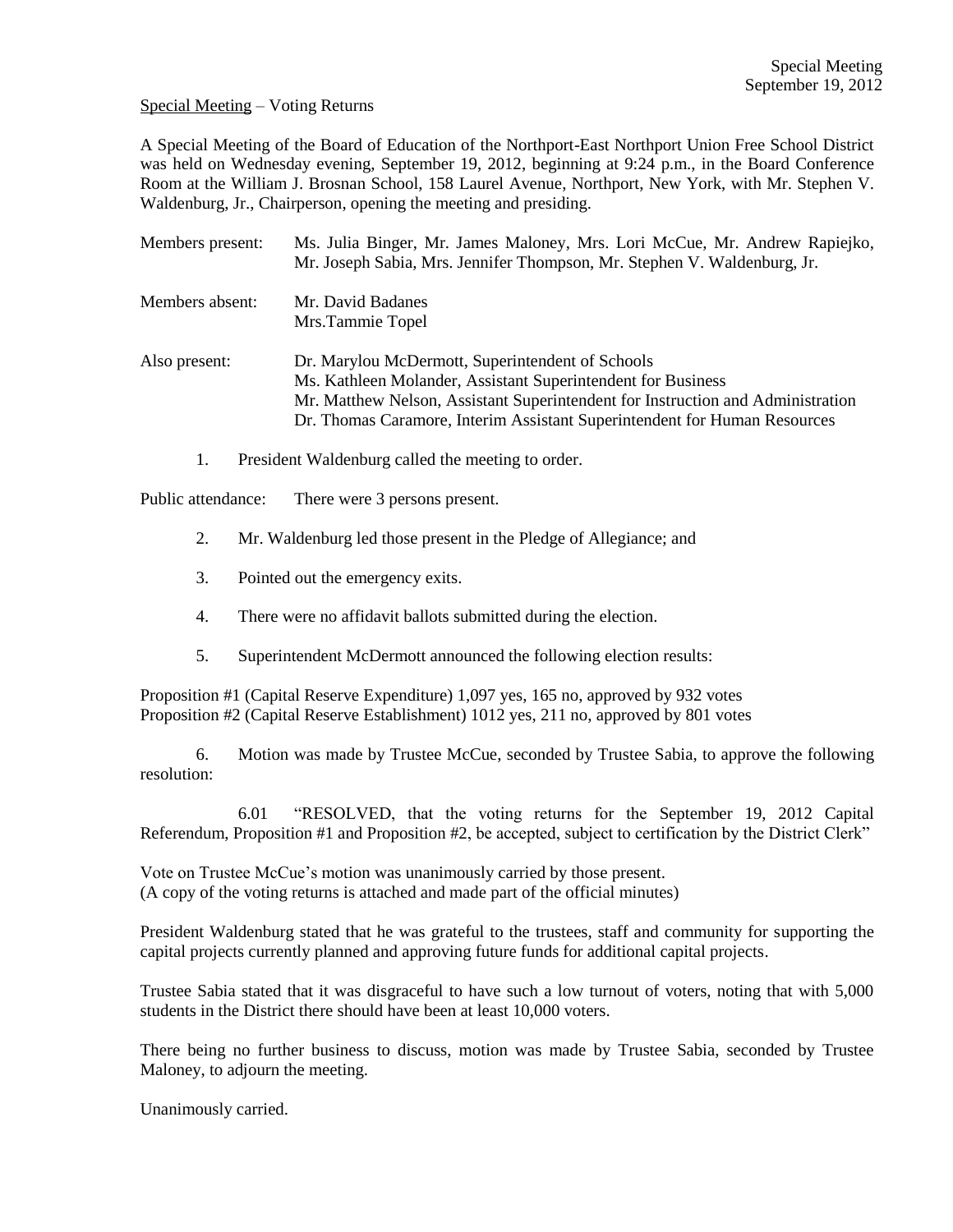At 9:30 p.m. the Chair declared the meeting adjourned.

 Beth M. Nystrom District Clerk

\_\_\_\_\_\_\_\_\_\_\_\_\_\_\_\_\_\_\_\_\_\_\_\_\_\_\_\_\_\_\_\_\_\_\_\_\_\_\_\_

bmn